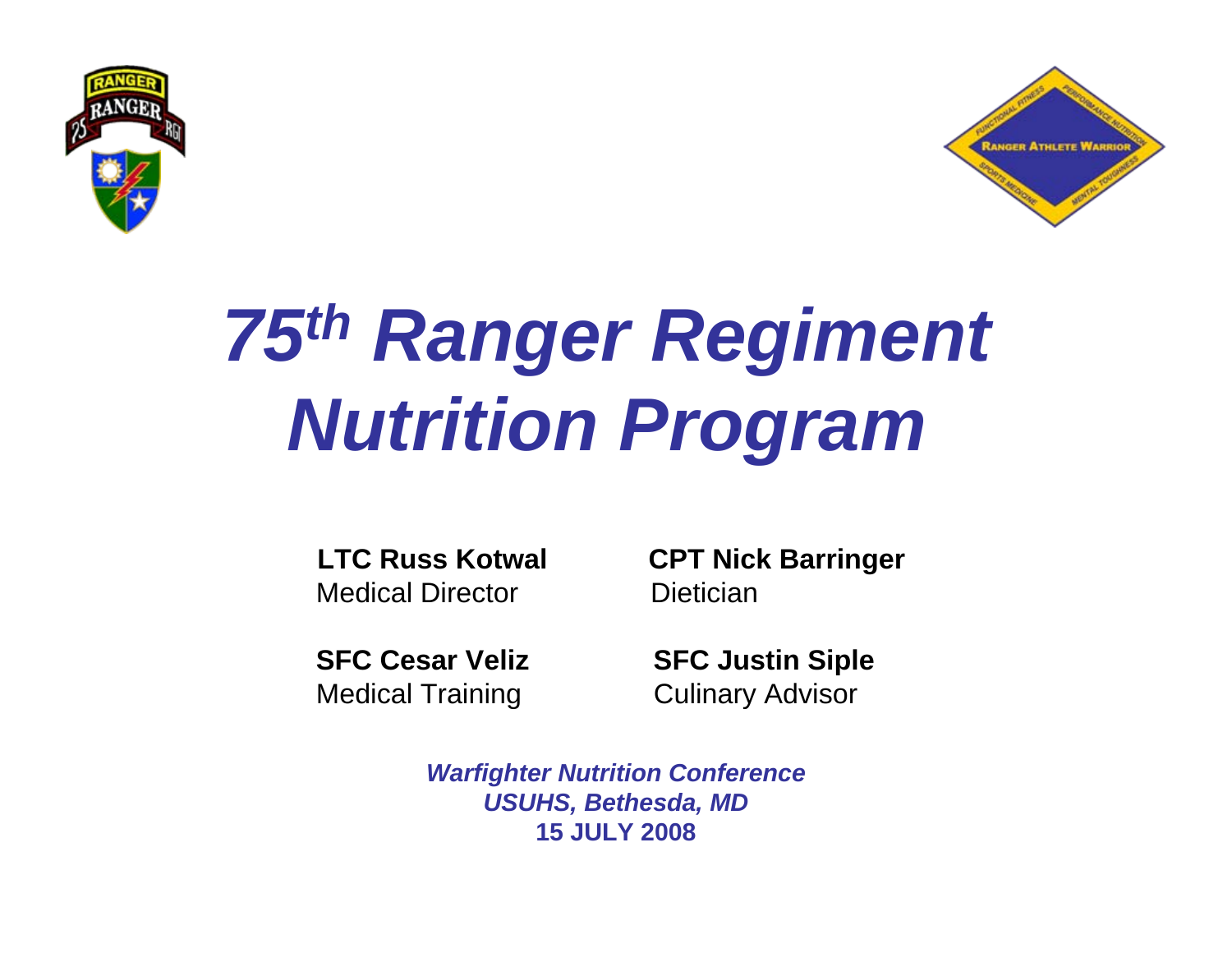| <b>Report Documentation Page</b>                                                                                                                                                                                                                                                                                                                                                                                                                                                                                                                                                                                                                                                                                                                                                                                                                                   |                             |                                           |                            |                                  | Form Approved<br>OMB No. 0704-0188                 |  |  |  |
|--------------------------------------------------------------------------------------------------------------------------------------------------------------------------------------------------------------------------------------------------------------------------------------------------------------------------------------------------------------------------------------------------------------------------------------------------------------------------------------------------------------------------------------------------------------------------------------------------------------------------------------------------------------------------------------------------------------------------------------------------------------------------------------------------------------------------------------------------------------------|-----------------------------|-------------------------------------------|----------------------------|----------------------------------|----------------------------------------------------|--|--|--|
| Public reporting burden for the collection of information is estimated to average 1 hour per response, including the time for reviewing instructions, searching existing data sources, gathering and<br>maintaining the data needed, and completing and reviewing the collection of information. Send comments regarding this burden estimate or any other aspect of this collection of information,<br>including suggestions for reducing this burden, to Washington Headquarters Services, Directorate for Information Operations and Reports, 1215 Jefferson Davis Highway, Suite 1204, Arlington<br>VA 22202-4302. Respondents should be aware that notwithstanding any other provision of law, no person shall be subject to a penalty for failing to comply with a collection of information if it<br>does not display a currently valid OMB control number. |                             |                                           |                            |                                  |                                                    |  |  |  |
| 1. REPORT DATE<br>01 JUL 2008                                                                                                                                                                                                                                                                                                                                                                                                                                                                                                                                                                                                                                                                                                                                                                                                                                      |                             | 2. REPORT TYPE<br>N/A                     |                            | <b>3. DATES COVERED</b>          |                                                    |  |  |  |
| <b>4. TITLE AND SUBTITLE</b>                                                                                                                                                                                                                                                                                                                                                                                                                                                                                                                                                                                                                                                                                                                                                                                                                                       |                             |                                           | 5a. CONTRACT NUMBER        |                                  |                                                    |  |  |  |
| <b>75th Ranger Regiment Nutrition Program</b>                                                                                                                                                                                                                                                                                                                                                                                                                                                                                                                                                                                                                                                                                                                                                                                                                      |                             |                                           |                            |                                  | 5b. GRANT NUMBER                                   |  |  |  |
|                                                                                                                                                                                                                                                                                                                                                                                                                                                                                                                                                                                                                                                                                                                                                                                                                                                                    |                             |                                           | 5c. PROGRAM ELEMENT NUMBER |                                  |                                                    |  |  |  |
| 6. AUTHOR(S)                                                                                                                                                                                                                                                                                                                                                                                                                                                                                                                                                                                                                                                                                                                                                                                                                                                       | <b>5d. PROJECT NUMBER</b>   |                                           |                            |                                  |                                                    |  |  |  |
|                                                                                                                                                                                                                                                                                                                                                                                                                                                                                                                                                                                                                                                                                                                                                                                                                                                                    |                             |                                           |                            |                                  | <b>5e. TASK NUMBER</b>                             |  |  |  |
|                                                                                                                                                                                                                                                                                                                                                                                                                                                                                                                                                                                                                                                                                                                                                                                                                                                                    |                             |                                           |                            |                                  | 5f. WORK UNIT NUMBER                               |  |  |  |
| 7. PERFORMING ORGANIZATION NAME(S) AND ADDRESS(ES)<br>75th Ranger Regiment 6420 Dawson Loop Ft Benning, GA 31905                                                                                                                                                                                                                                                                                                                                                                                                                                                                                                                                                                                                                                                                                                                                                   |                             |                                           |                            |                                  | 8. PERFORMING ORGANIZATION<br><b>REPORT NUMBER</b> |  |  |  |
| 9. SPONSORING/MONITORING AGENCY NAME(S) AND ADDRESS(ES)                                                                                                                                                                                                                                                                                                                                                                                                                                                                                                                                                                                                                                                                                                                                                                                                            |                             |                                           |                            | 10. SPONSOR/MONITOR'S ACRONYM(S) |                                                    |  |  |  |
|                                                                                                                                                                                                                                                                                                                                                                                                                                                                                                                                                                                                                                                                                                                                                                                                                                                                    |                             | 11. SPONSOR/MONITOR'S REPORT<br>NUMBER(S) |                            |                                  |                                                    |  |  |  |
| 12. DISTRIBUTION/AVAILABILITY STATEMENT<br>Approved for public release, distribution unlimited                                                                                                                                                                                                                                                                                                                                                                                                                                                                                                                                                                                                                                                                                                                                                                     |                             |                                           |                            |                                  |                                                    |  |  |  |
| <b>13. SUPPLEMENTARY NOTES</b><br>Warfighter Nutrition Conference, held in USUHS, Bethesda, MD 15 July 2008, The original document<br>contains color images.                                                                                                                                                                                                                                                                                                                                                                                                                                                                                                                                                                                                                                                                                                       |                             |                                           |                            |                                  |                                                    |  |  |  |
| 14. ABSTRACT                                                                                                                                                                                                                                                                                                                                                                                                                                                                                                                                                                                                                                                                                                                                                                                                                                                       |                             |                                           |                            |                                  |                                                    |  |  |  |
| <b>15. SUBJECT TERMS</b>                                                                                                                                                                                                                                                                                                                                                                                                                                                                                                                                                                                                                                                                                                                                                                                                                                           |                             |                                           |                            |                                  |                                                    |  |  |  |
| 16. SECURITY CLASSIFICATION OF:                                                                                                                                                                                                                                                                                                                                                                                                                                                                                                                                                                                                                                                                                                                                                                                                                                    |                             |                                           | 17. LIMITATION OF          | 18. NUMBER                       | 19a. NAME OF                                       |  |  |  |
| a. REPORT<br>unclassified                                                                                                                                                                                                                                                                                                                                                                                                                                                                                                                                                                                                                                                                                                                                                                                                                                          | b. ABSTRACT<br>unclassified | c. THIS PAGE<br>unclassified              | <b>ABSTRACT</b><br>UU      | OF PAGES<br>18                   | <b>RESPONSIBLE PERSON</b>                          |  |  |  |

**Standard Form 298 (Rev. 8-98)**<br>Prescribed by ANSI Std Z39-18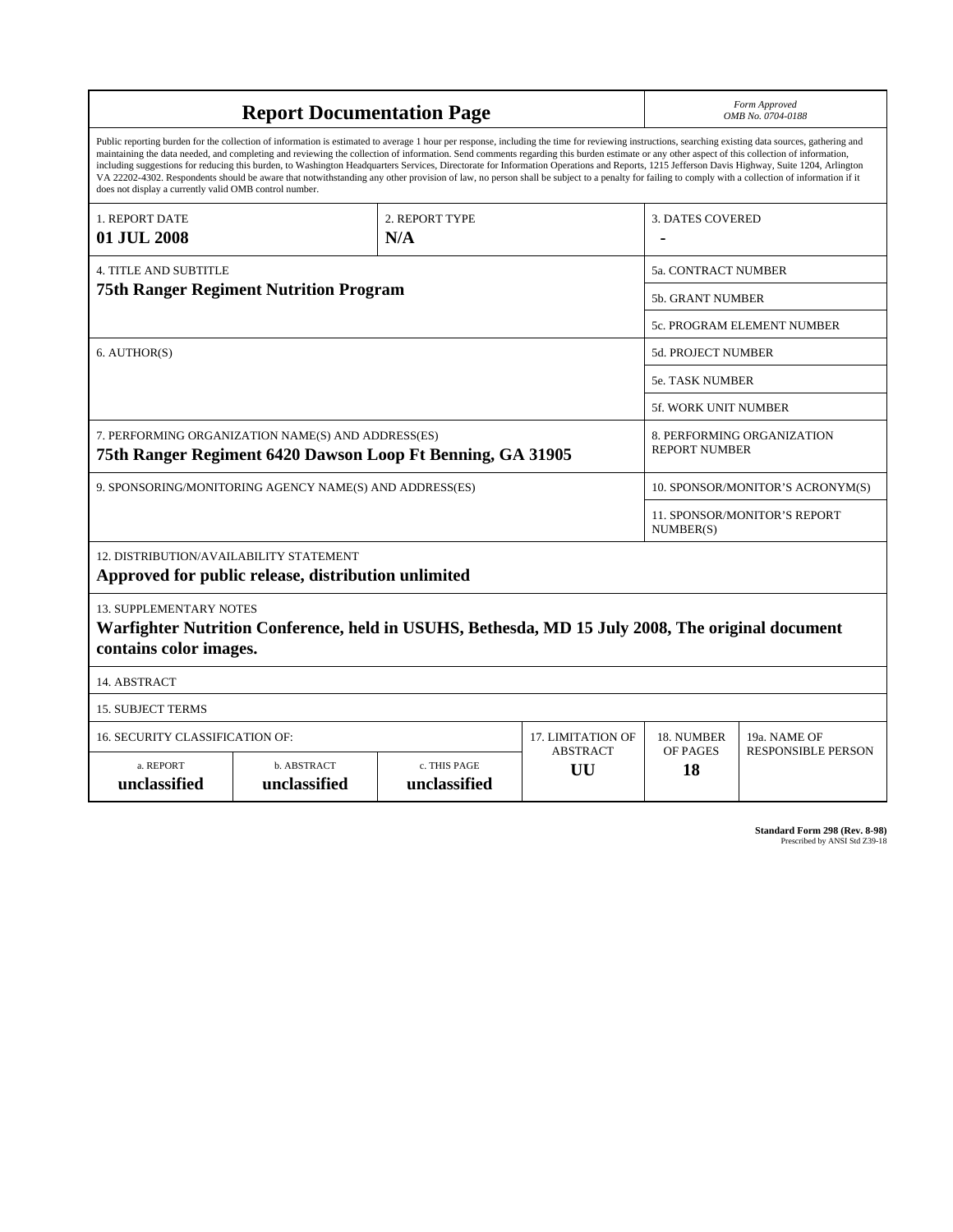





- •**75th Ranger Regiment**
- **The RAW Program**
- **Nutrition Program**
	- **Hydration**
	- –**Body Composition**
	- –**Performance Nutrition**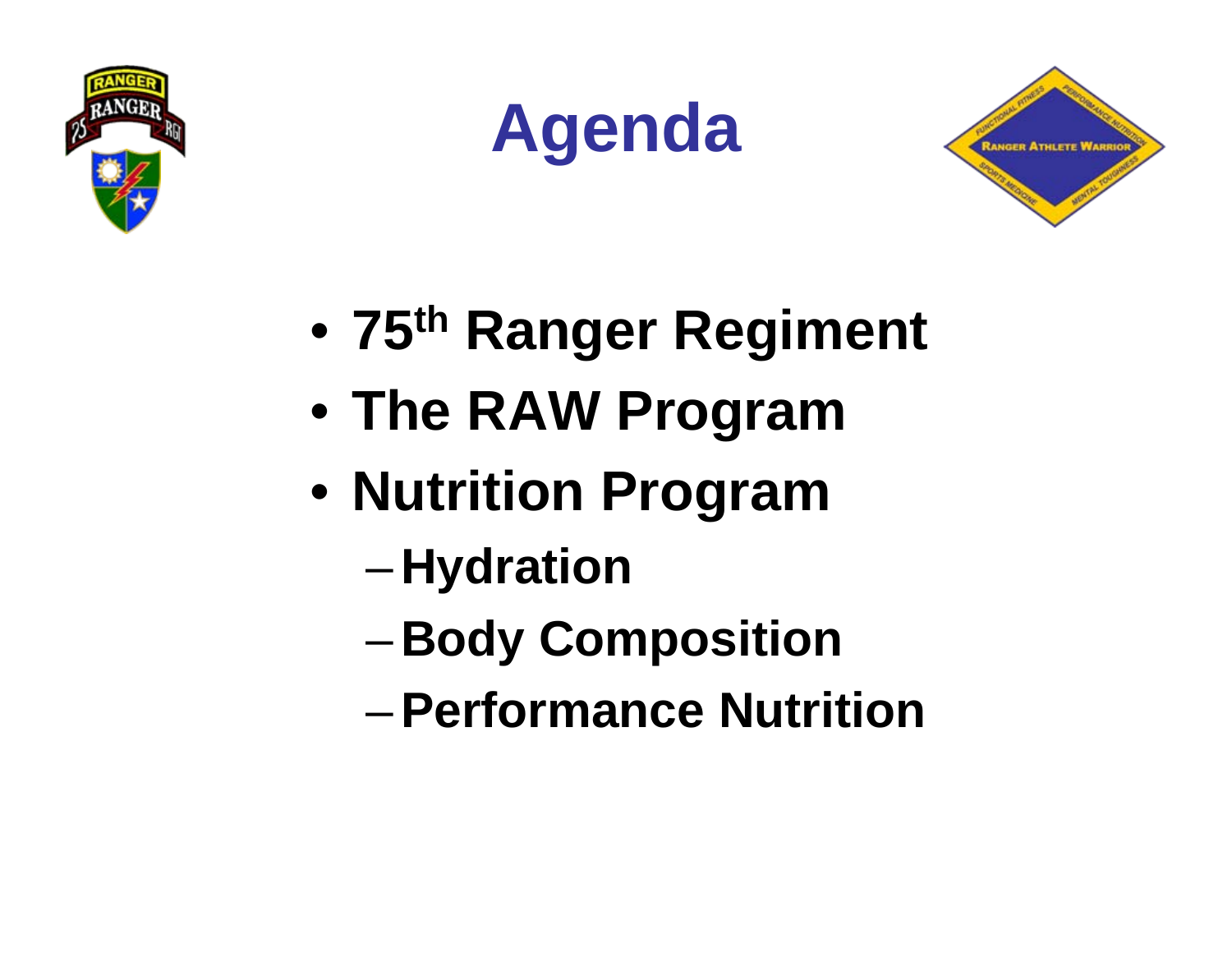## **75th Ranger Regiment**



- **Mission:** Plan and conduct special military operations as directed by the National Command Authority in support of U.S. policies and directives.
	- Largest USSOCOM Direct Action Combat Force
		- •Airfield Seizures
		- •Special Operations Raids
		- Urban Combat
		- •Non-combatant Evacuation Operations
- **Composition:** 4 Battalions, 3 Home Stations, 3300 Rangers
	- HAAF (1/75)
	- FLWA (2/75)
	- FBGA (3/75, RSTB, RHQ)
- • **ROC Training:**
	- –Initial Entry Courses (RIP, ROP)
	- –Ranger School Prep Course (PRC)
- • **Operational Readiness Training and Deployment Cycle**
	- Prep Alert Component (Combat Deployment)
	- Continuously deployed since 9/11
	- Multiple Overseas Locations Simultaneously

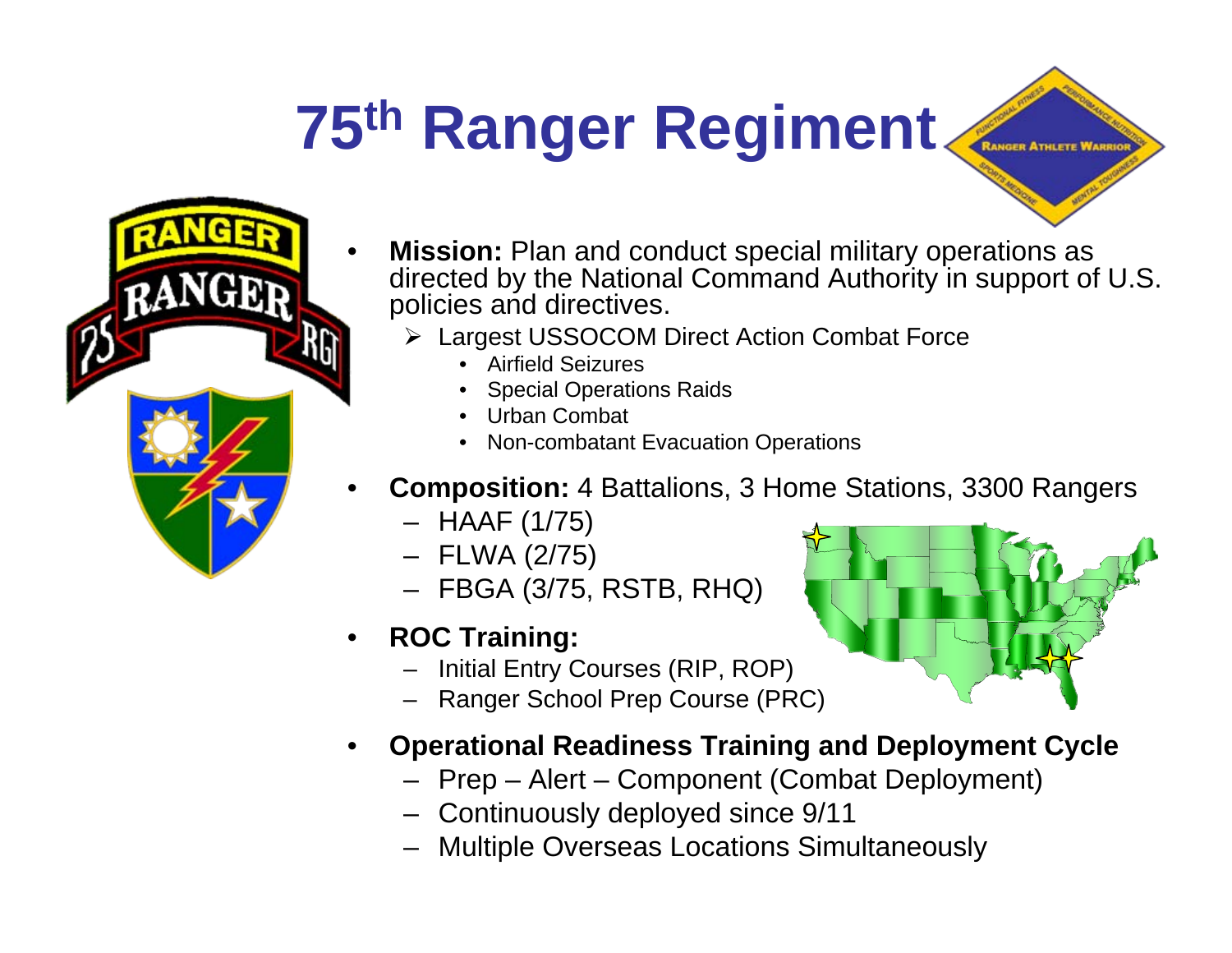

### **The RAW Program**

**FUNCTIONAL FITNESS** 

**RANGER ATHLETE WARRIOR** 

*PERFORMANCE NUTRITON* 

MENTAL TOUGHNESS

#### **4 Components:**

- ◘Functional Fitness
- ◘Performance Nutrition
- ◘ Sports Medicine
- ◘Mental Toughness

# **Team Approach:**

#### **Commander's Program!**

- •Ranger Leaders
- •Culinary Advisors
- •**Physicians**
- •Physician Assistants
- **Physical Therapists**
- **Occupational Therapist**
- **Registered Dietician**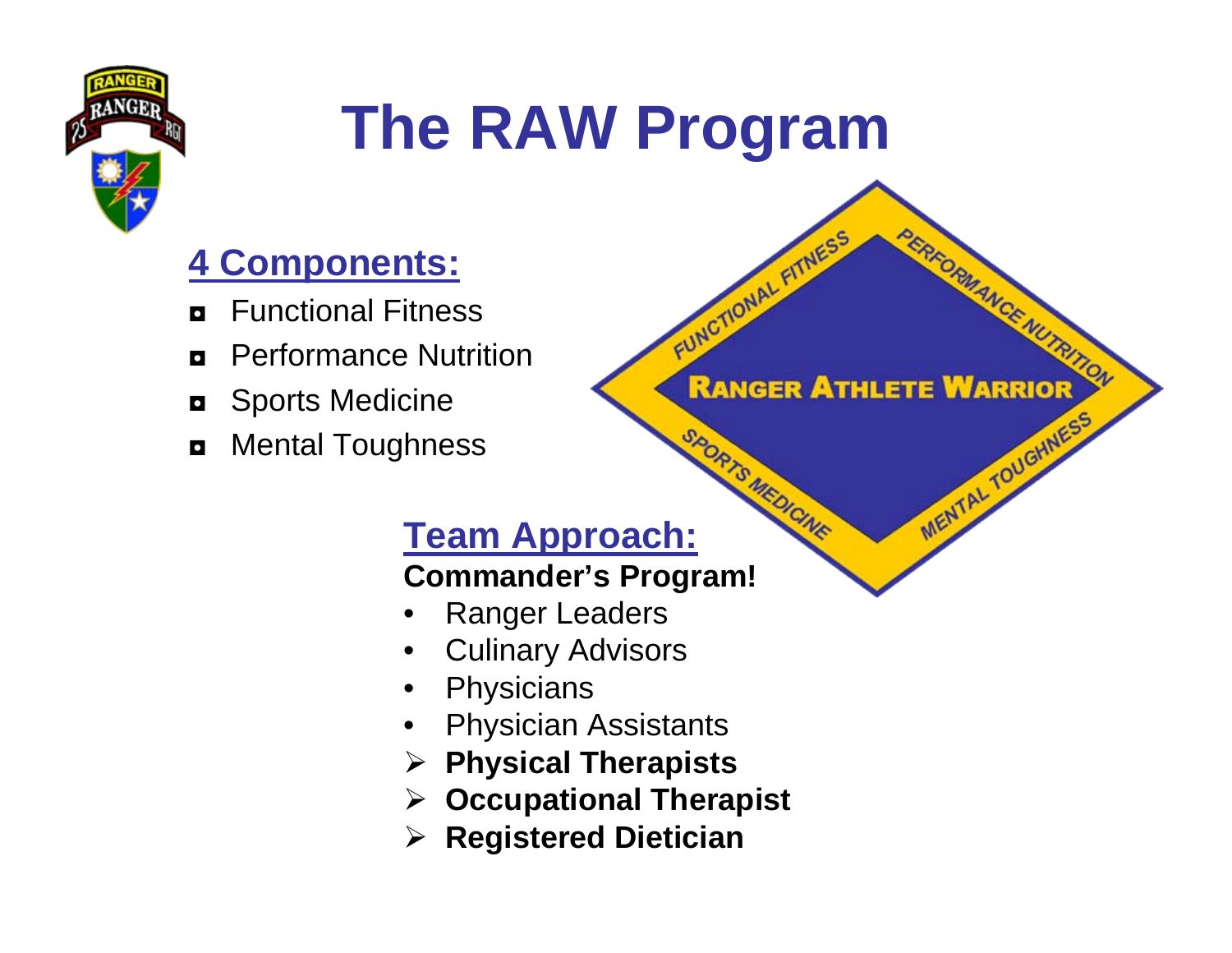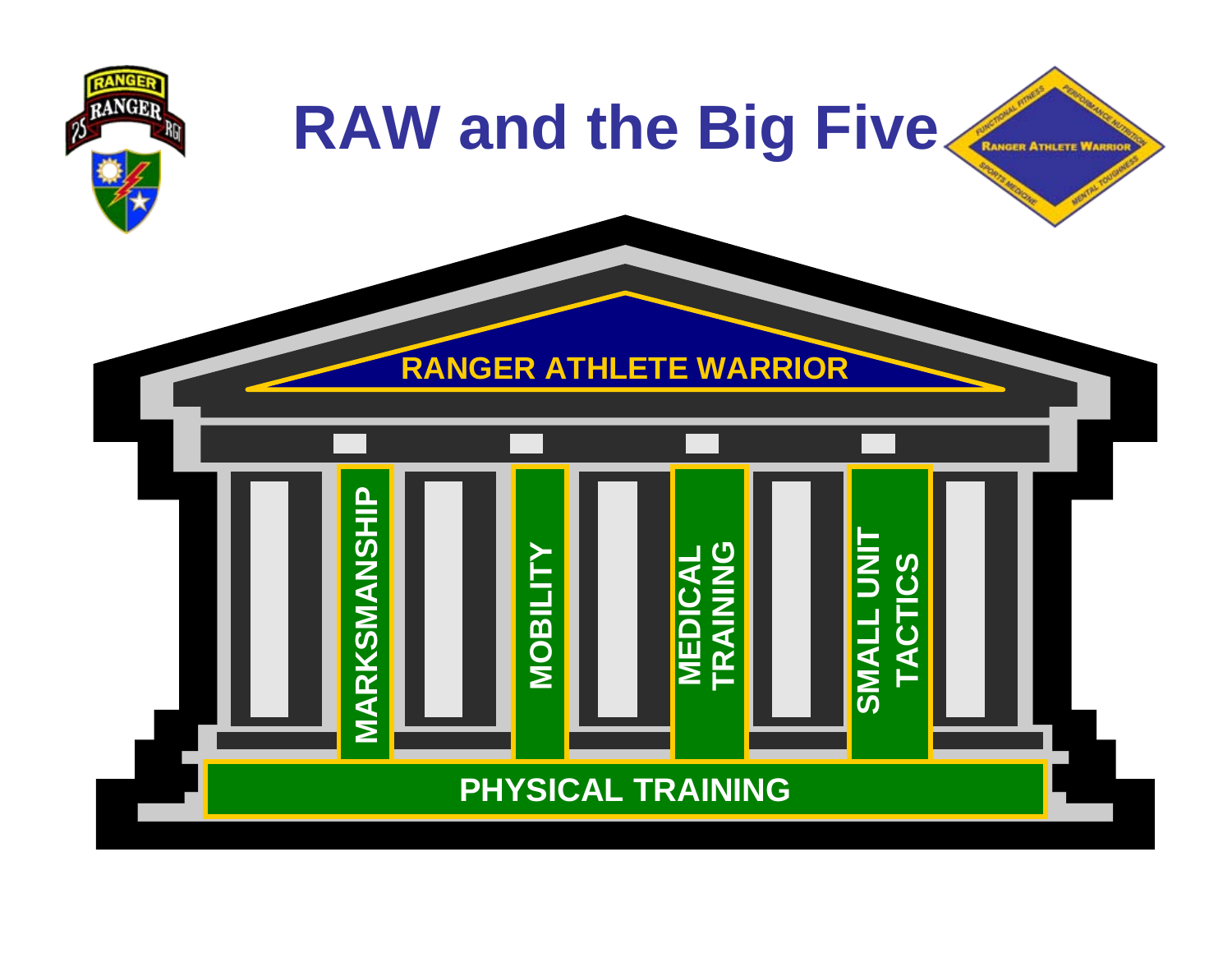

### **RAW Components**



*Functional Fitness*

**Ranger-Specific Strength EnduranceMovement Skills**



*Performance Nutrition*

**Right nutrients Right time Right balance Supplement guidance**

#### *Sports Medicine*

**PreventionEarly intervention Multi-disciplinary team** *Mental Toughness*

**Ideal Performance StateFatigue countermeasuresEndurance events**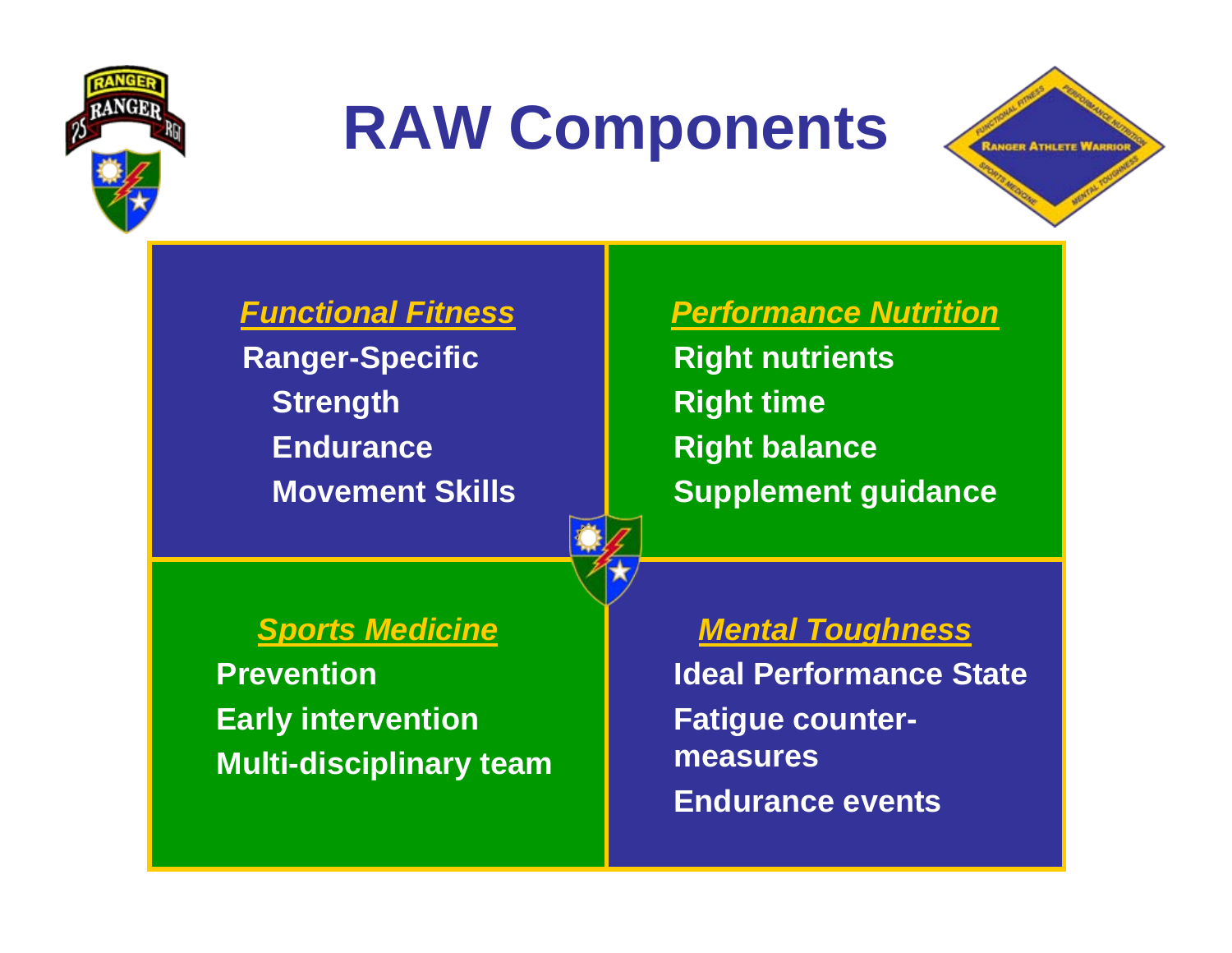

#### **2005-2007 FBGA Heat Injury Comparison**

**LANGER ATHLETE WARR** 

|                            | 2005      |           |              | 2006      |           | 2007         |           |           | 2005-2007    |              |
|----------------------------|-----------|-----------|--------------|-----------|-----------|--------------|-----------|-----------|--------------|--------------|
|                            | <b>HS</b> | <b>HE</b> | <b>Total</b> | <b>HS</b> | <b>HE</b> | <b>Total</b> | <b>HS</b> | <b>HE</b> | <b>Total</b> | <b>TOTAL</b> |
| # FBGA                     | 30        | 143       | 173          | 25        | 217       | 242          | 36        | 134       | 170          | 585          |
| # ROC, $75TH RR$           | 3         | 2         | 5            | 6         | 1         | 7            | 5         | 3         | 8            | 21           |
|                            |           |           |              |           |           |              |           |           |              |              |
| <b>ROC % of FBGA Cases</b> |           |           | 2.9%         |           |           | 2.9%         |           |           | 4.7%         |              |
| # ROC Students             |           |           |              |           |           |              |           |           |              |              |
|                            |           |           | 2414         |           |           | 2498         |           |           | 2643         |              |
| Rate (Cases/1000 Students) |           |           | 2.1          |           |           | 2.8          |           |           | 3.0          |              |
|                            |           |           |              |           |           |              |           |           |              |              |

#### **NOTES:**

- ▶ FBGA major heat injury cases as reported to FBGA Preventive Medicine Department
- $\blacktriangleright$ 75<sup>th</sup> RR major heat injury cases as obtained from FBGA PM Dept and OPREP-3 Reports
- $\blacktriangleright$ During this 3 year period, 1/75, 2/75, 3/75 had only 1 heat injury (HS) noted by 1/75 in 2006
- U.S. Army Heat Injury Prevention Task Force:

 $\checkmark$  Army heat injury incidence declined significantly from 1987 to 1995 and has remained constant at **3.5 cases/1000** since 1995

 $\checkmark$  "High risk" units currently include training schools and infantry units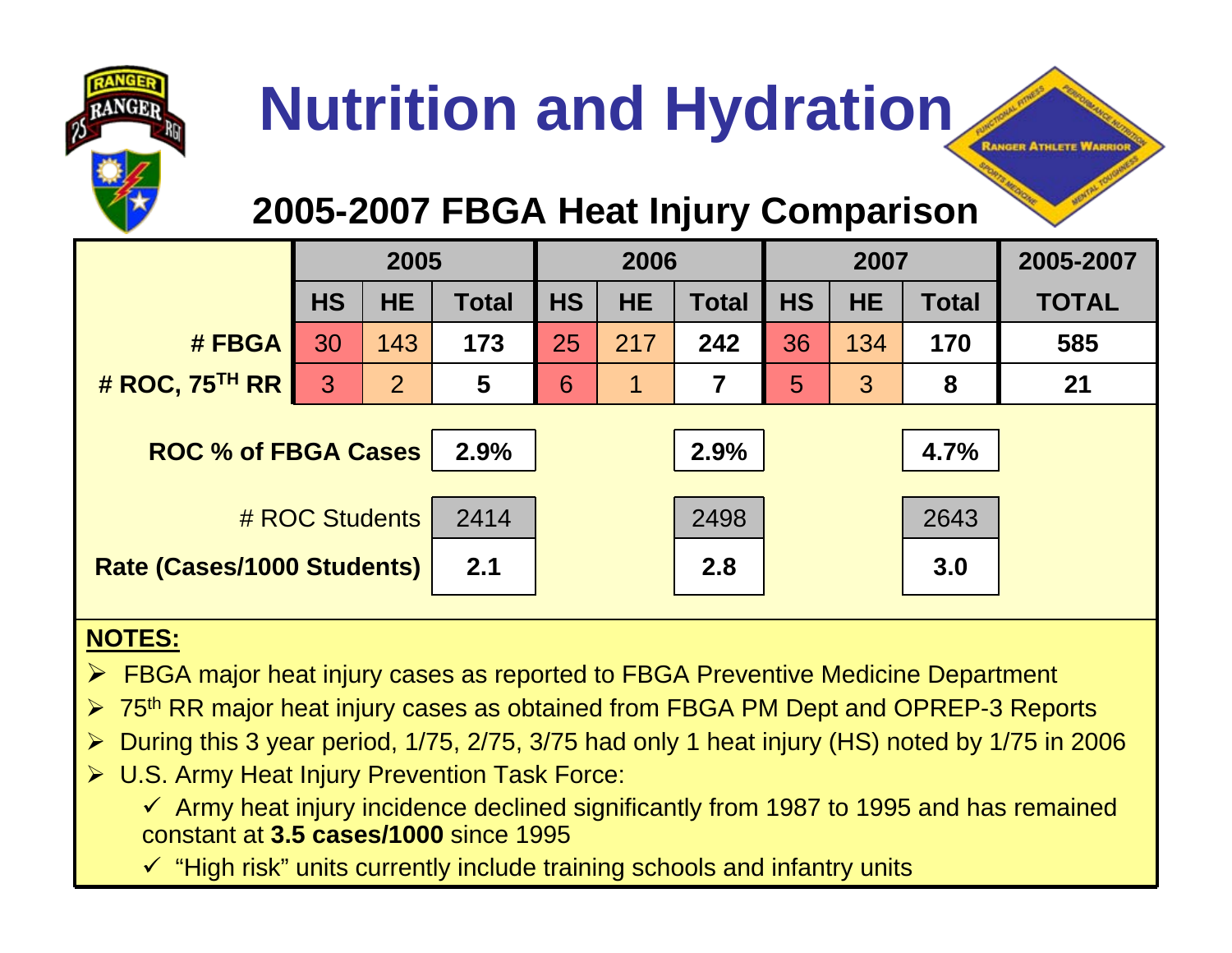

#### **Heat Injury Factors and Controls**

**RANGER ATHLETE WARRIO** 

| <b>KNOWN CONTRIBUTING FACTORS</b>                  | <b>PREVENTION CONTROLS</b>              |
|----------------------------------------------------|-----------------------------------------|
| Individual Demographics (Age, Sex, Genetics)       | Physical exam, additional screening     |
| <b>Low Fitness</b>                                 | Fitness screening, staged training      |
| Overweight                                         | Fitness screening, staged training      |
| <b>Previous Heat Injury</b>                        | Medical history and record screening    |
| <b>Contributory Medical Issues</b>                 | Medical history and record screening    |
| <b>Current Medical Illness</b>                     | <b>Education and screening</b>          |
| <b>Specific Prescription and OTC Medications</b>   | Limit medications, recycle as required  |
| Certain Nutritional Supplements (ie. Ephedra)      | Screen and ban certain supplements      |
| <b>Lack of Full Acclimatization</b>                | Afford time and enforce acclimatization |
| Hot and Humid Training Environment and Climate     | Decrease, move, modify training         |
| High Training, Equipment, and/or Clothing Workload | Modify workload as required             |
| <b>Cumulative Effect of Training</b>               | Maximize time and rest between events   |
| Suboptimal Hydration, Nutrition, and/or Rest       | Education, opportunity, enforcement     |
| <b>Highly Motivated</b>                            | Education, set limits                   |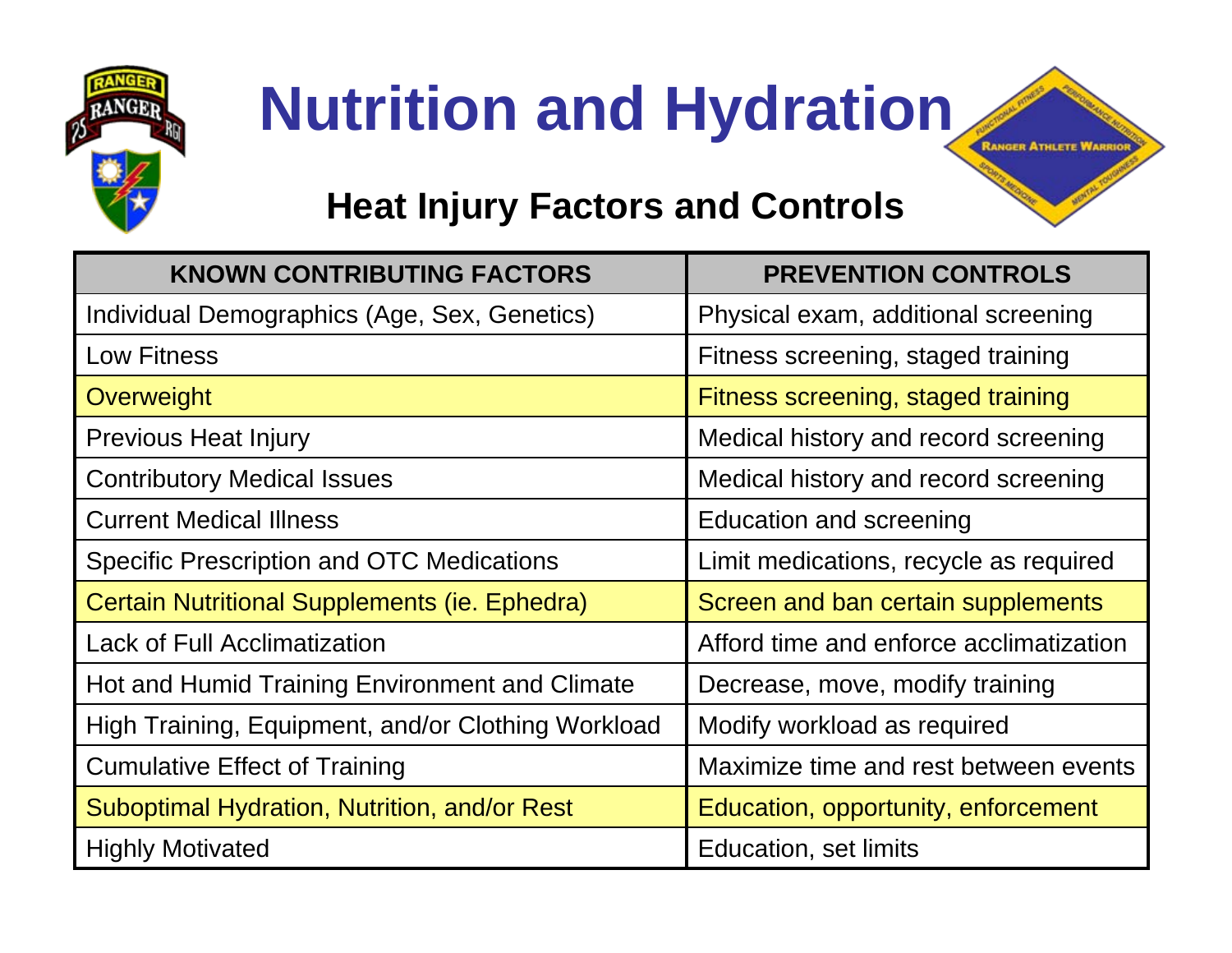

### **Added Heat Injury Controls for 2008**

- •Implementation of fitness level screening for RIP
- • Implementation of release runs/road marches instead of formations to alleviate individual heat burden
- Shift of major PT events to later time in courses, increasing preparation time for individual fitness and acclimatization
- Building block approach to meet standards by end of program versus "gut check" at onset of program
- Nutrition provided prior to and during major exertion events
- •Stronger enforcement of sleep hygiene
- •Medical hydration indicator implementation
- •Medical screening facility at Cole range to be implemented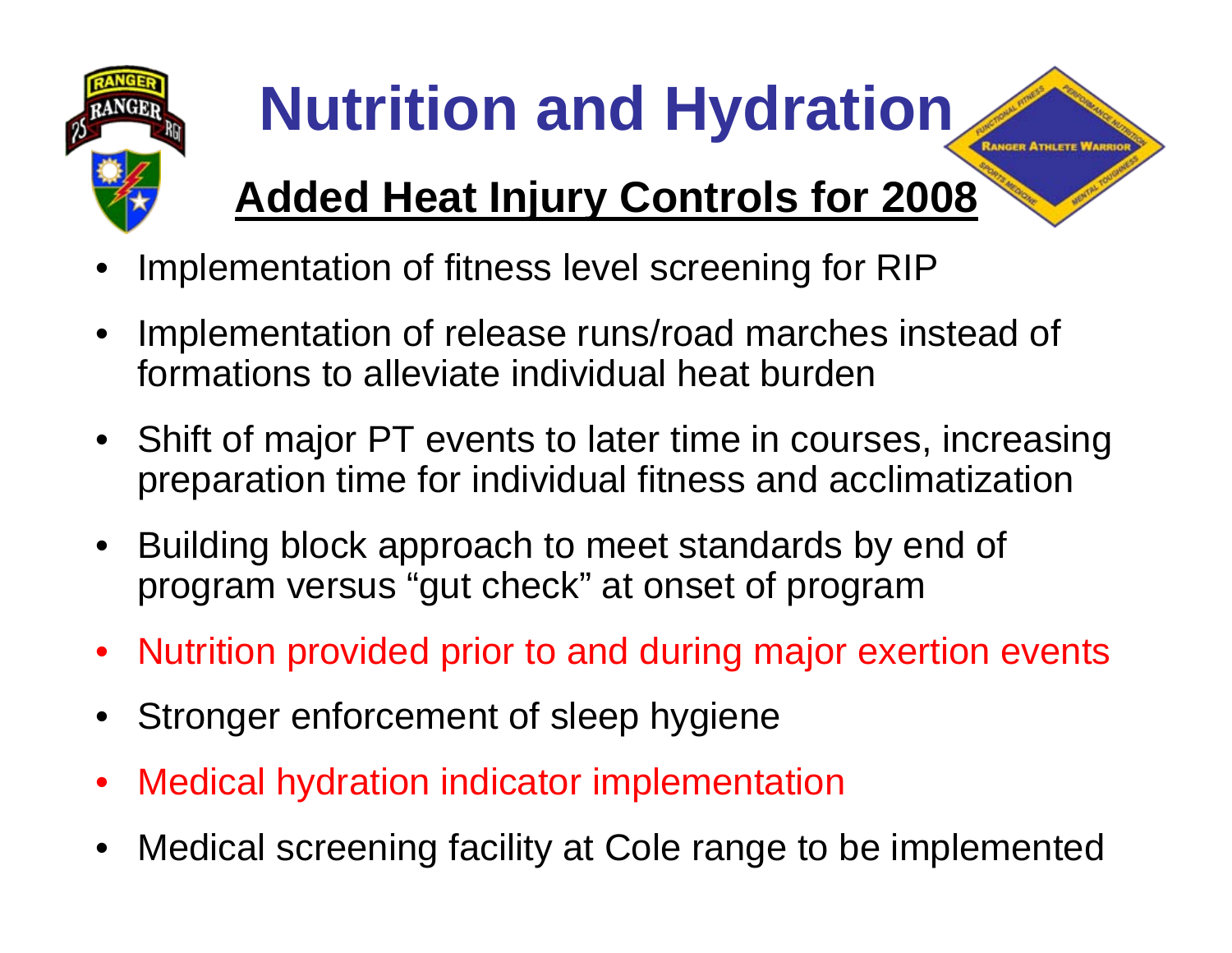

#### **Medical Hydration Indicator – Refractometer**

- •Educate on proper hydration
- •Test status 48 hrs prior to event
- •Re-educate
- •Test status the day of the event



**RANGER ATHLETE WAR** 

| <b>Indices of Hydration</b> |              |                    |             |  |  |  |
|-----------------------------|--------------|--------------------|-------------|--|--|--|
| <b>Hydration Status</b>     | $%BW\Delta$  | <b>Urine Color</b> | <b>USG</b>  |  |  |  |
| Well hydrated               | $+1$ to $-1$ | 1 or 2             | < 1.010     |  |  |  |
| Minimal dehydration         | $-1$ to $-3$ | 3 or 4             | 1.010-1.020 |  |  |  |
| Significant dehydration     | $-4$ to $-5$ | 5 or 6             | 1.020-1.030 |  |  |  |
| Serious dehydration         | $> -5$       | >6                 | >1.030      |  |  |  |

Kavouras SA. Assessing Hydration Status. *Curr Opion Clin Nutr Metab Care.* 5(5):519-24, 2002.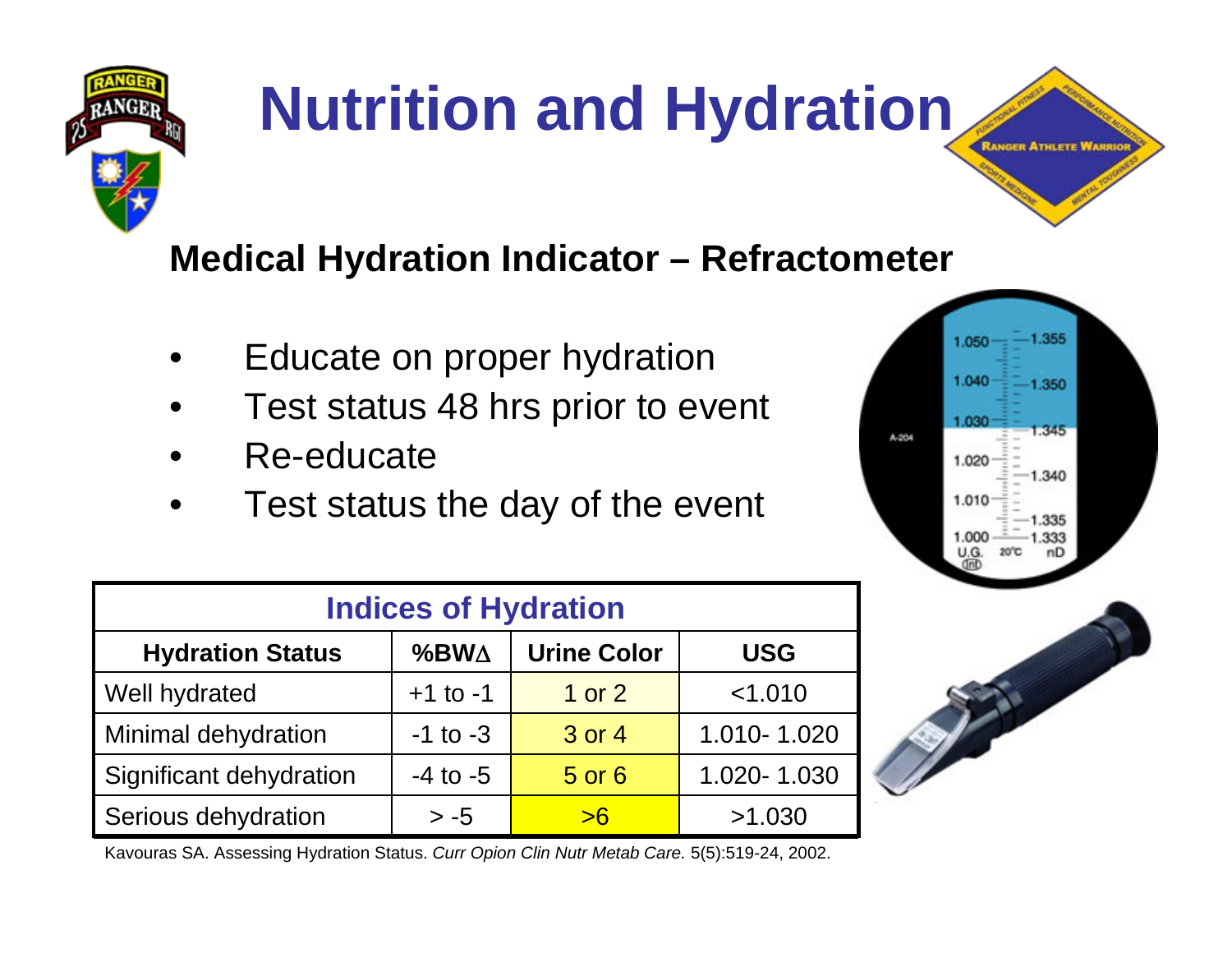

 $-1.355$  $-1.350$ 

1.340

### **Refractometer and RIP**

- $\bullet$  Pilot Study – July 2007 RIP Class
	- 99 RIP Students
	- Compared hydration status at two points prior to road march:
		- Initial test at 48 hrs prior to event
			- 85/99 students with significant or serious dehydration
			- Individuals initially found to be dehydrated received intensive education and a warning that they would not participate in event
		- Second test immediately prior to event
			- No students with significant or serious dehydration
			- No heat injuries or fallouts incurred during this event.
- •Continue screening prior to heat injury "high risk" events
- •Continue annual Heat Injury rate comparisons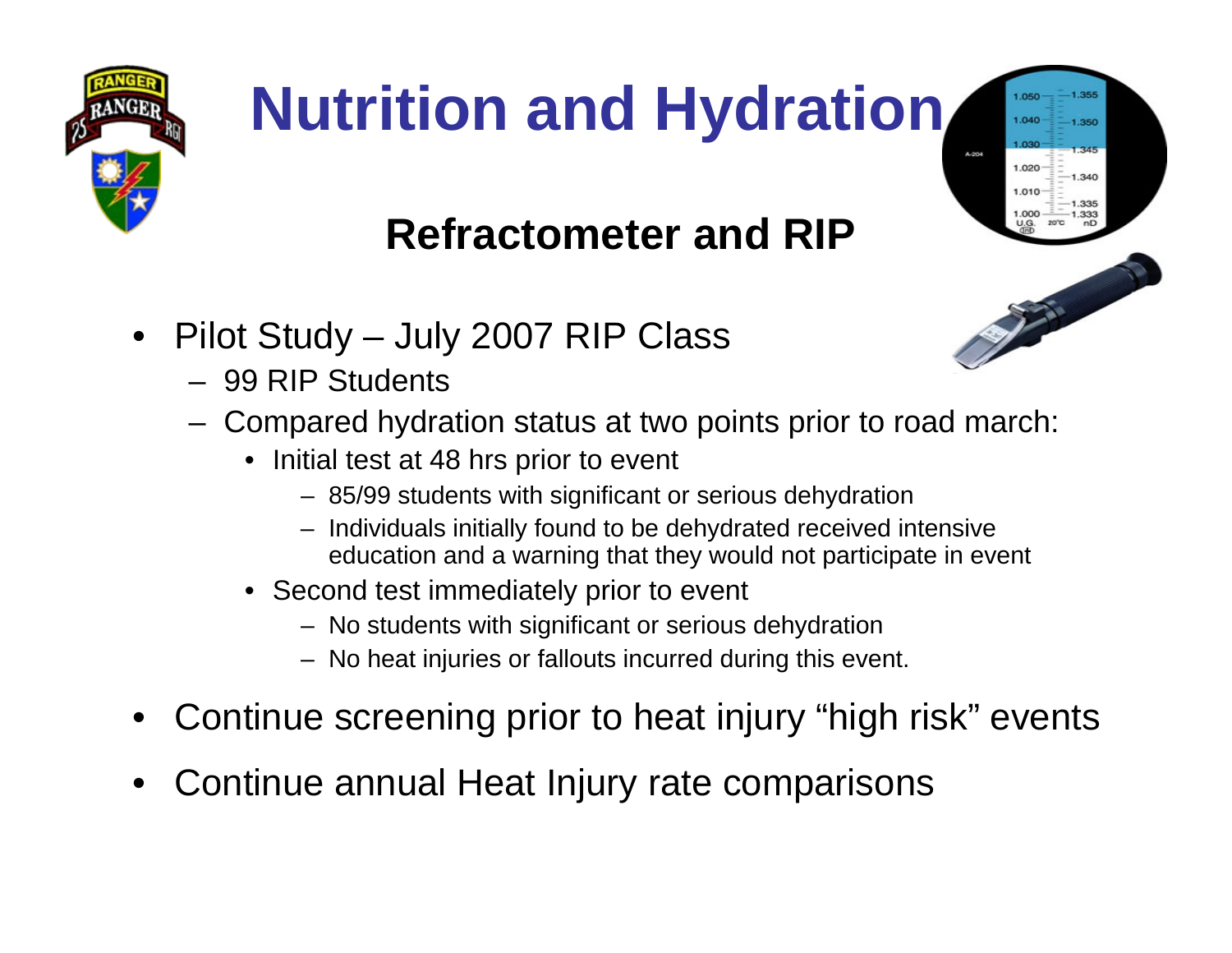

### **Nutrition and Body Composition**



#### **Bod Pod system**

Air displacement technology

- Track body composition
- •Diet plan based on results
- •Continue to monitor

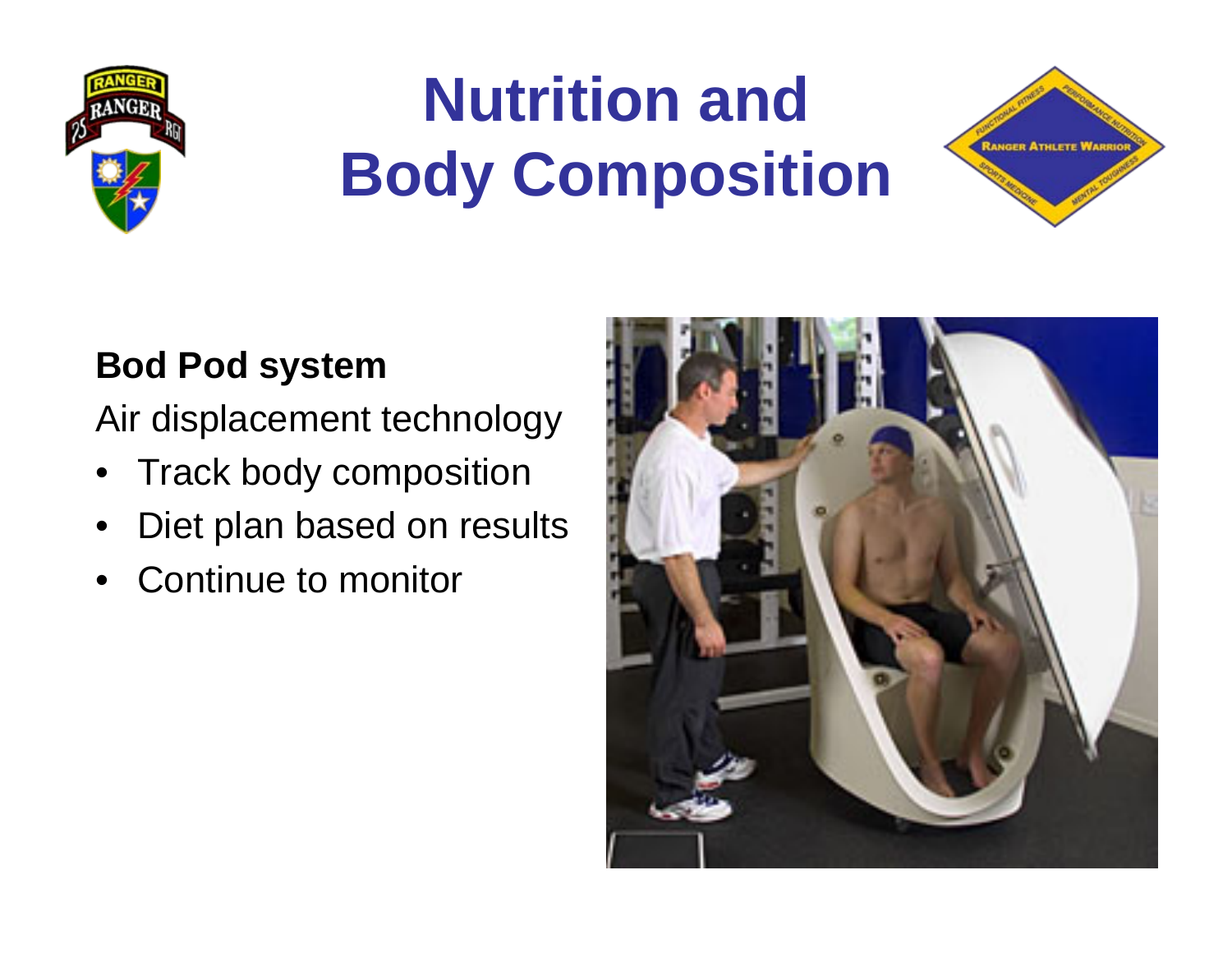

### **Nutrition and Body Composition**



#### **Bod Pod: Best Ranger Competition**

- • Pilot Study – APR 08 BRC
	- $-$  9 BRC Competitors
	- $-$  Evaluated at two points: three months and immediately prior to BRC  $\,$ 
		- $\bullet~$  At three months prior to competition, average BF% = 14.6%
		- At immediately prior to competition, average BF% = 13.2%
		- Average of 2 lbs of body fat loss
	- 5/9 competitors finished
	- The leanest team gained fat intentionally and placed 4th
	- The team that lost the most body fat fell out of the competition
	- $-$  One team placed 1 $^{\rm st}$  and had an average BF% = 13.8%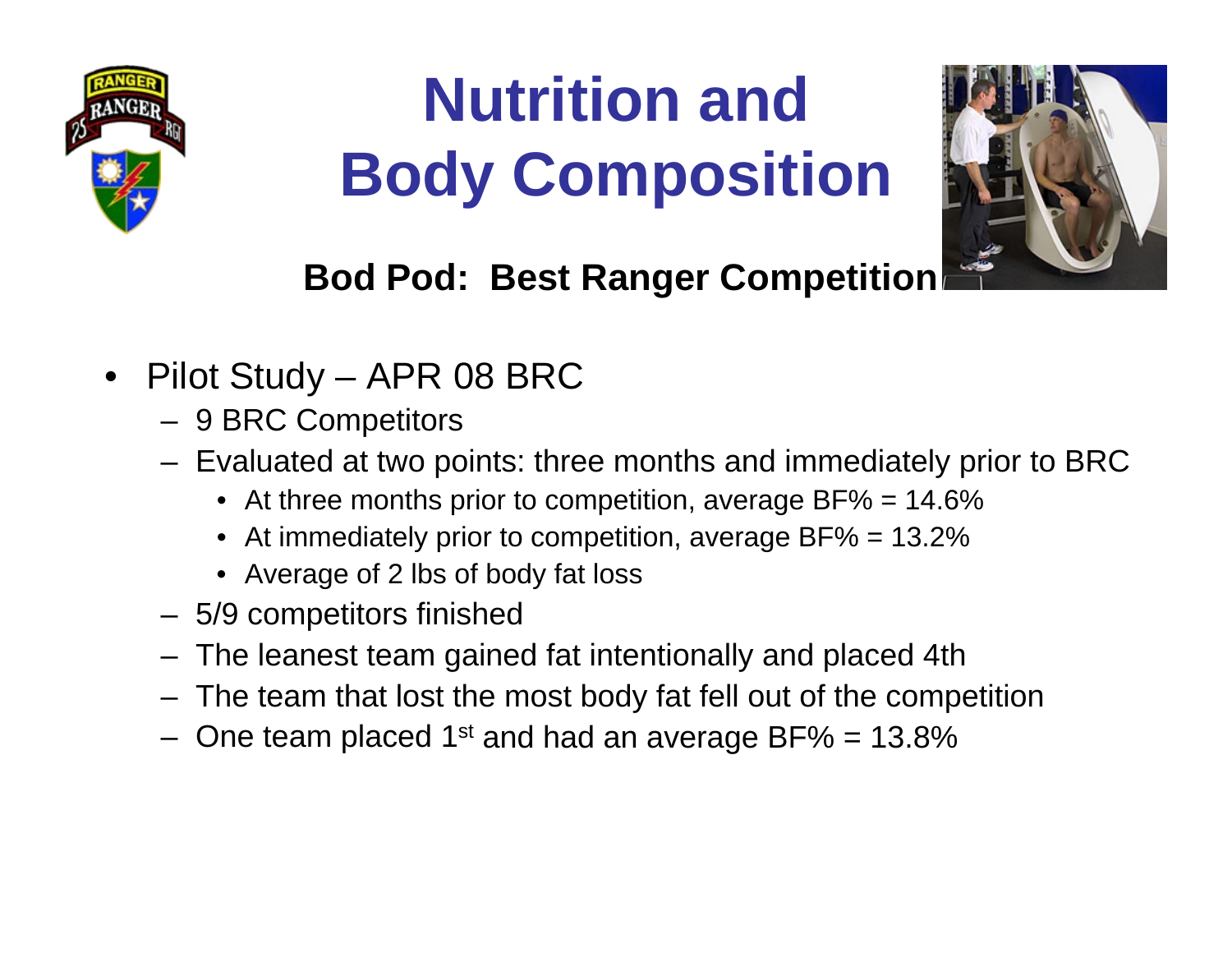

### **Nutrition and Body Composition**



#### **Bod Pod: PRC & Ranger School**

- Pilot Study MAR 08 PRC & APR-MAY 08 Ranger School
	- 30 Students
	- $-$  Evaluated at three points:
		- Start of 22 day PRC (n=30)
		- Completion of PRC and start of 62 day Ranger School (n=30)
		- Completion of Ranger School (n=15)
	- $-$  Only 15 students graduated on time
		- Start of PRC: Average BF% = 16.6%
		- Start of Ranger School: Average BF% = 13.8%
		- End of Ranger School: Average BF% = 11.5%
		- Average weight loss = 3lbs during PRC and 5lbs during Ranger School.
	- Average body fat loss was 3lbs PRC and 2lbs during Ranger School.
	- Average Fat Free Mass increased 3lbs during PRC and increased 2lbs during Ranger School.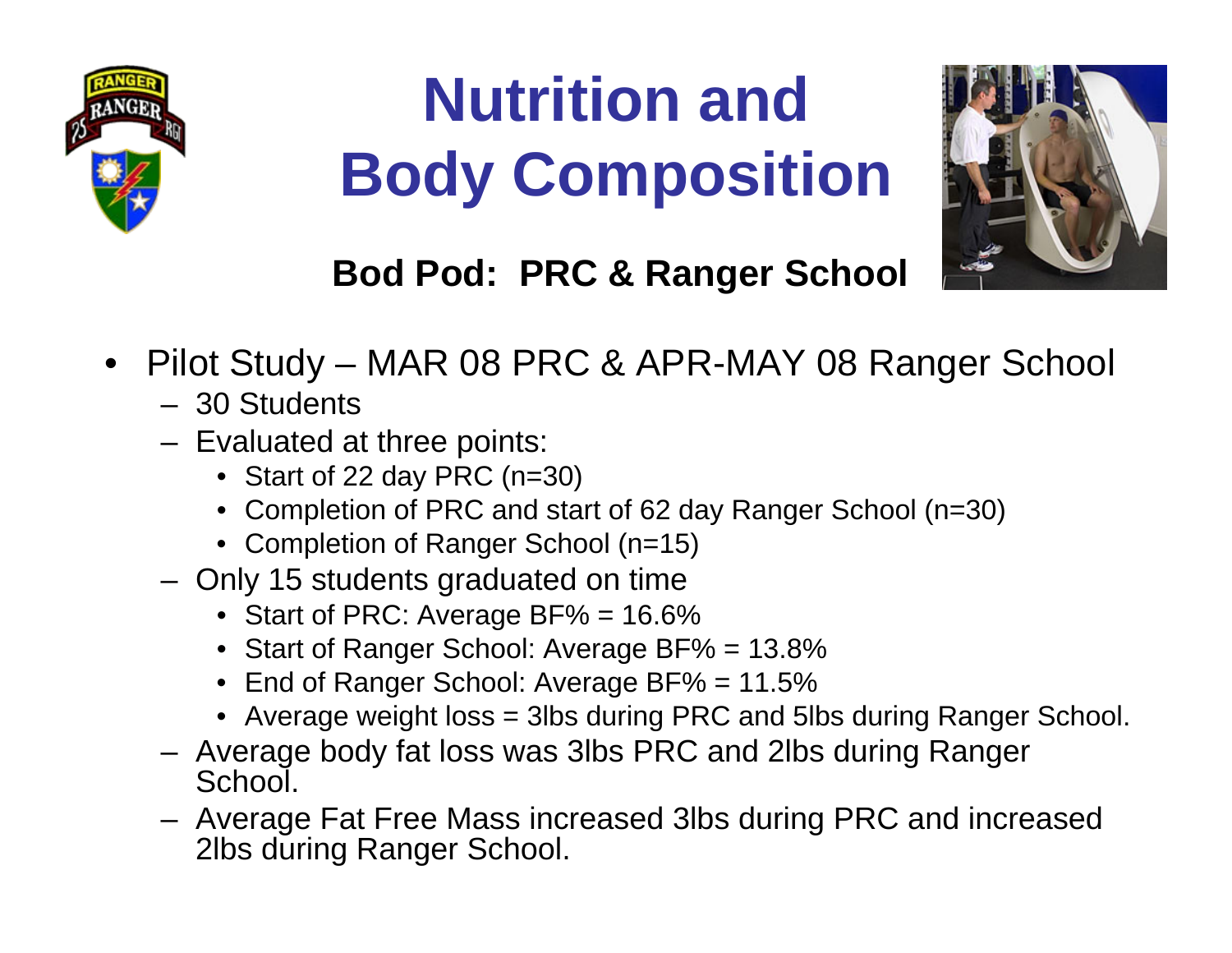

### **Performance Nutrition**



#### **Performance Nutrition Standards in Dining Facilities:**

- • RAW Nutrition
	- Emphasize the basics fruits, vegetables, legumes
	- Mediterranean Diet
- • Olympic Training Center (Colorad[o Springs, CO](http://images.google.com/imgres?imgurl=http://www.reardonpartners.com/Portals/58/olympicsymbol-1.gif&imgrefurl=http://www.reardonpartners.com/ColoradoSprings/AreaAttractions/tabid/1755/Default.aspx&h=208&w=300&sz=6&hl=en&start=140&um=1&tbnid=Tgvrgy0rjz4GnM:&tbnh=80&tbnw=116&prev=/images%3Fq%3Dus%2Bolympic%2Btraining%2Bcenter%2Bcolorado%26start%3D120%26ndsp%3D20%26um%3D1%26hl%3Den%26sa%3DN))
	- Performance based diet plan
	- Recovery foods and beverages
	- Caloric variety to accommodate energy expenditure
- • Culinary Advisor Training
	- Educate on and provide antioxidant rich food sources
	- Food labels to educate and prompt informed decisions
	- Healthier oils and decreased fat during preparation
	- Bake and grill more than deep fry
	- Pull deep fryers and replace with convection ovens
	- Minimization of mandatory "fast food" choices



| Daily Beverage<br>Recommendations:<br>6 Glasses of Water                | MFA <sup>T</sup>                                       | Monthly           |                   |       |
|-------------------------------------------------------------------------|--------------------------------------------------------|-------------------|-------------------|-------|
|                                                                         | <b>SWEETS</b><br>EGGS<br><b>POULTRY</b><br>$FISH \leq$ |                   | Weekly            |       |
| Wine in<br>moderation                                                   | CHEESE & YOGURT                                        |                   |                   |       |
|                                                                         | OLIVE OIL                                              | $\sim$ 0          |                   |       |
| <b>FRUITS</b>                                                           | BEANS.<br><b>LEGUMES</b><br>& NUTS                     | <b>VEGETABLES</b> |                   | Daily |
| BREAD, PASTA, RICE, COUSCOUS, POLENTA,                                  |                                                        |                   |                   |       |
| OTHER WHOLE GRAINS & POTATOES                                           |                                                        |                   |                   |       |
|                                                                         |                                                        |                   |                   |       |
| Daily Physical Activity<br>C 2000 Oldways Preservation & Exchange Trust |                                                        |                   | <b>P. P. P.O.</b> |       |
|                                                                         |                                                        |                   |                   |       |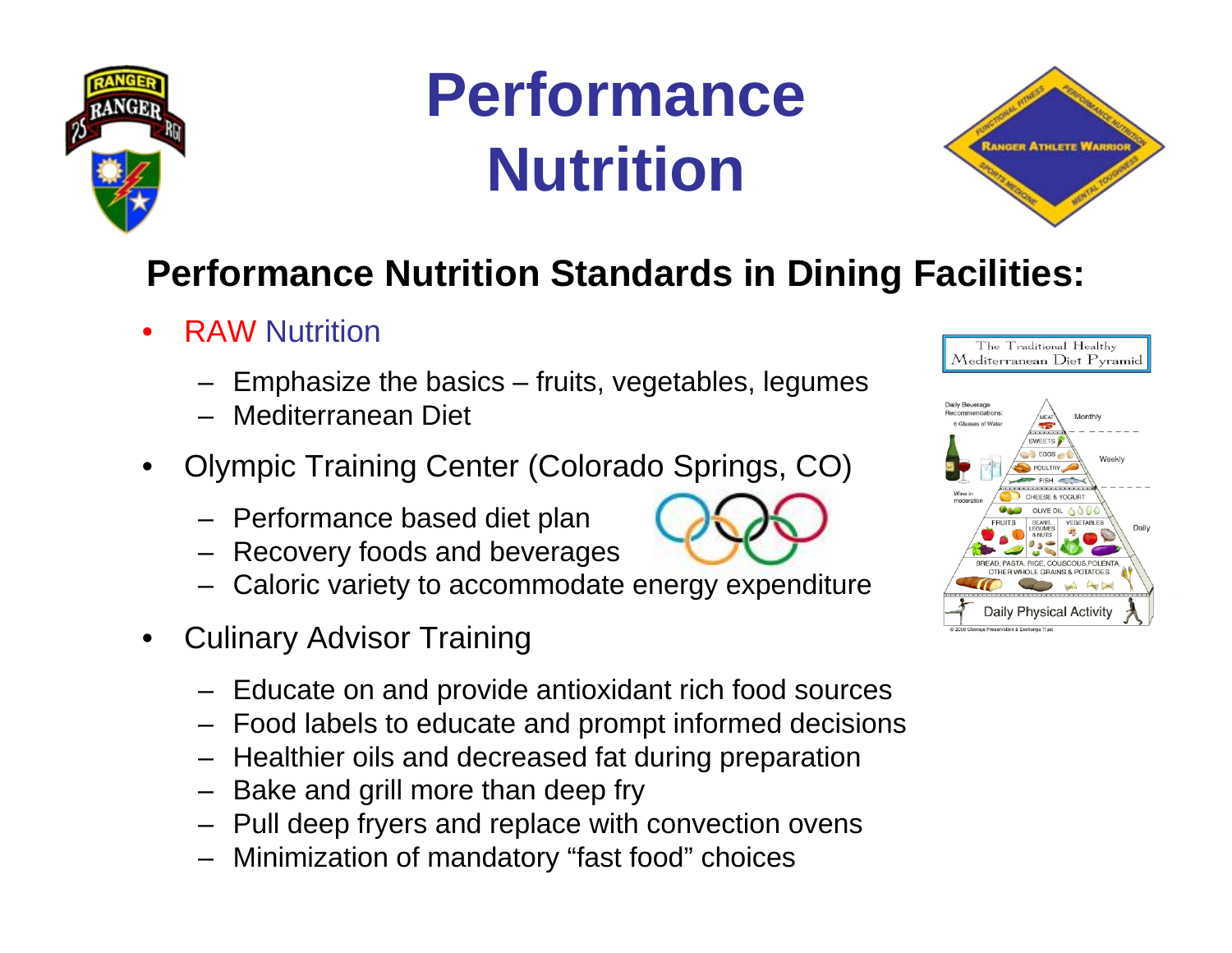

**Performance Nutrition**



### **Dietary/Nutritional Supplements**

- Education, Regulations, Risks and Benefits
- SOF Nutrition Guide
- How to read labels, what to look for, USP seals
- Relevant supplement research



• Regular updates on benefits and adverse affects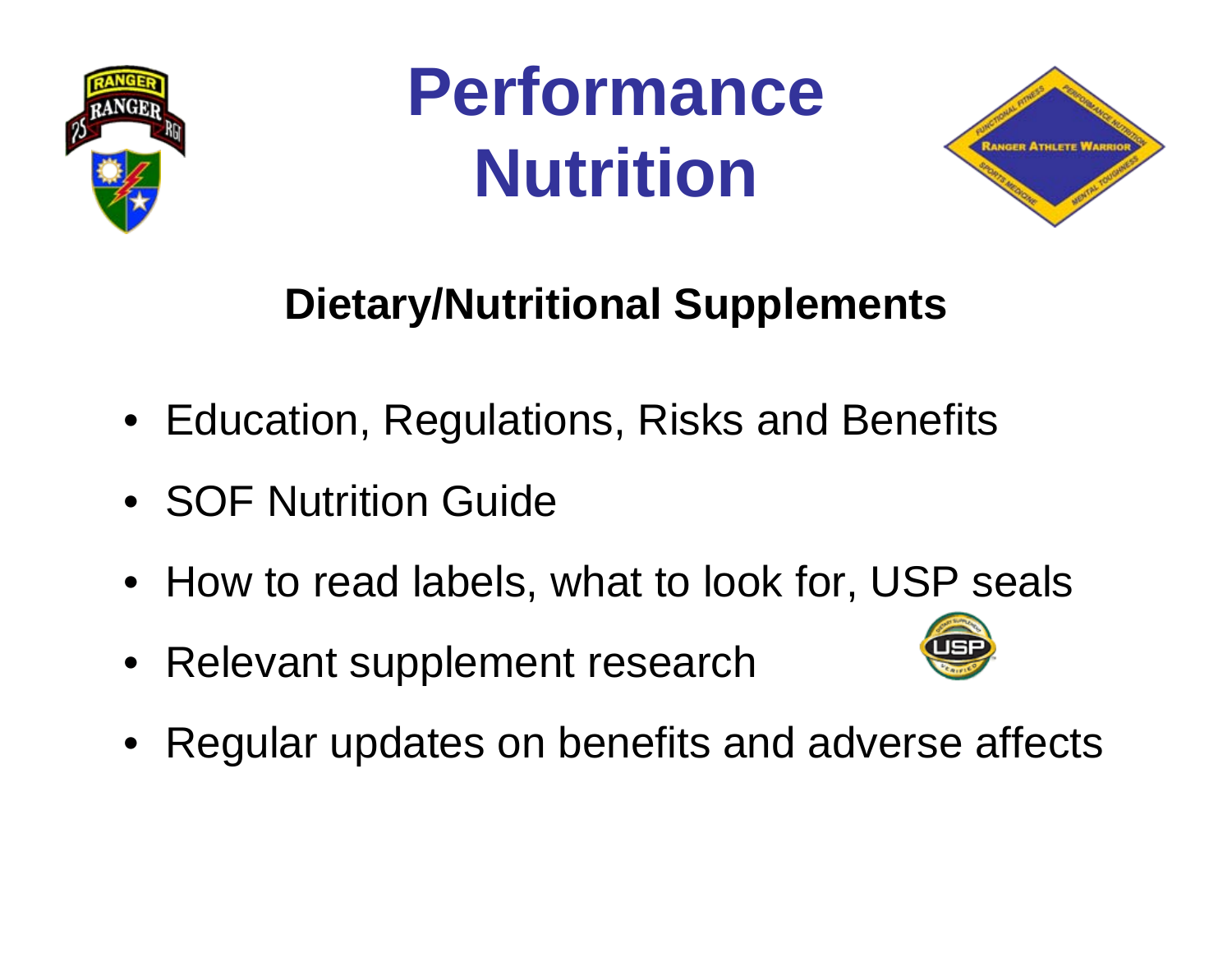

## **Future Initiatives**



- **2008:** Initiate monitoring of Body Composition pre and post combat deployment
- **2008:** Initiate Nutrition and Supplement questionnaire pre and post combat deployment
- **2008-09:** Implement "Go Green" initiative at DFAC
- **2008-09:** Nutrition labeling for all DFAC items
- **2008-09:** Pull deep fryers and replace with convection ovens
- **2008-09:** Integrate healthy grocery shopping and cooking classes in FRG meetings